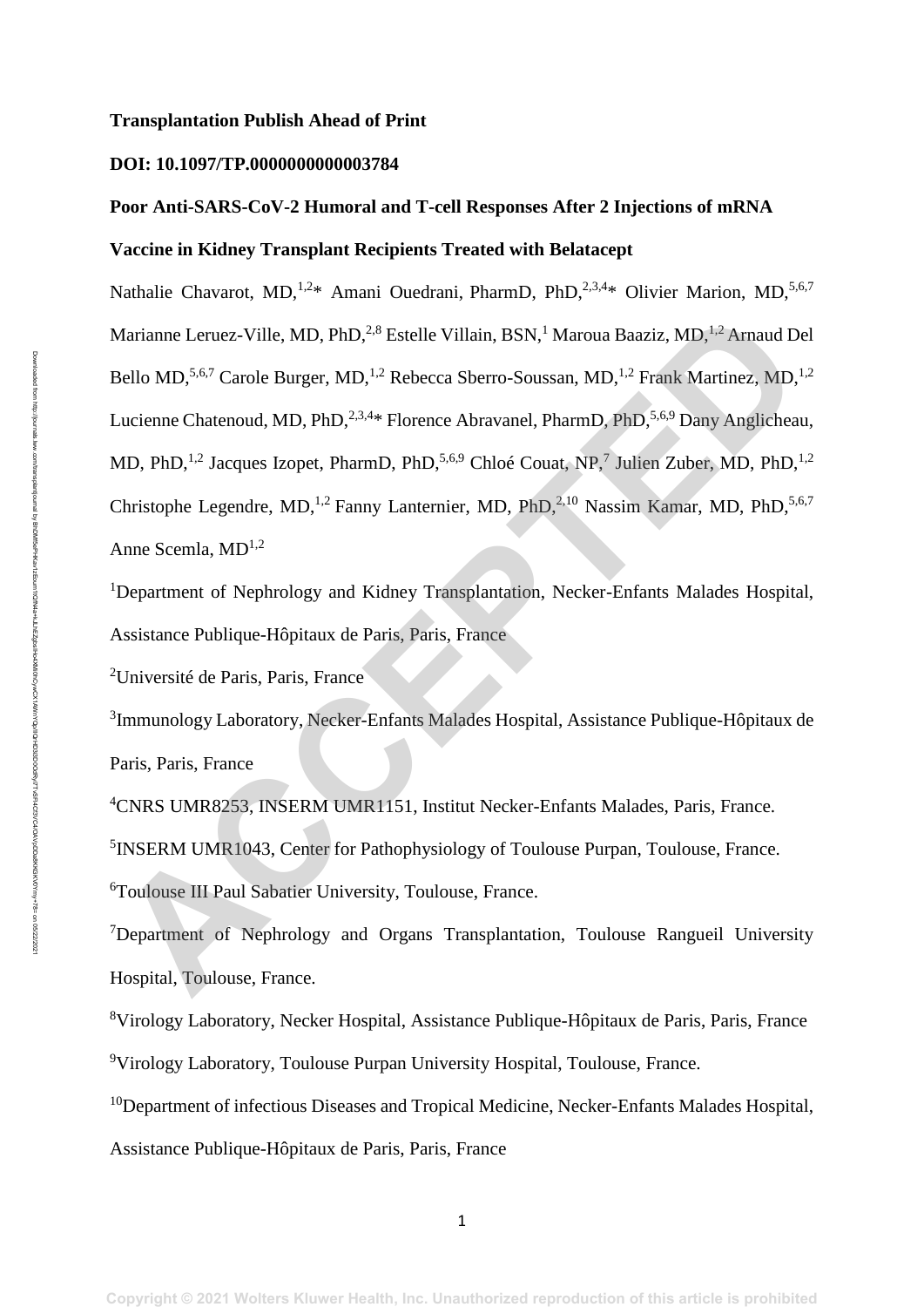\* Drs Chavarot and Ouedrani contributed equally to this article

**Correspondence** Dr. Nathalie CHAVAROT Service de Néphrologie et Transplantation Rénale Adulte Hôpital Necker-Enfants Malades 149, Rue de Sèvres 75015 Paris, France [Nathalie.chavarot@aphp.fr](mailto:Nathalie.chavarot@aphp.fr)

## **AUTHORSHIP PAGE**

# **Authorship:**

AO AS JZ LC NC NC AS FL participated in research design

AO AS FA CC JI MLV NC NK participated in data analysis

AO AS CL LC MLV NC NK participated in the writing of the paper

ADB AO AS CC CB DA EV FA FM CC JI JZ LC MB MLV NC NK OM RSS participated in **Authorship:**<br>
AO AS FA CC JI MLV NC NK participated in research design<br>
AO AS FA CC JI MLV NC NK participated in data analysis<br>
AO AS CL LC MLV NC NK participated in the writing of the paper<br>
ADB AO AS CC CB DA EV FA FM C

the performance of the research

**Disclosure:** The authors declare no conflicts of interest

**Funding**: No funding

## **Abbreviations Page**

EliSpot: enzyme-linked immunospot assay

IQR: interquartile range

KTRs: kidney transplant recipients

KT: kidney transplantation

mTOR: mammalian target of rapamycin

RBD: receptor binding domain

S: spike

SFU: spot forming unit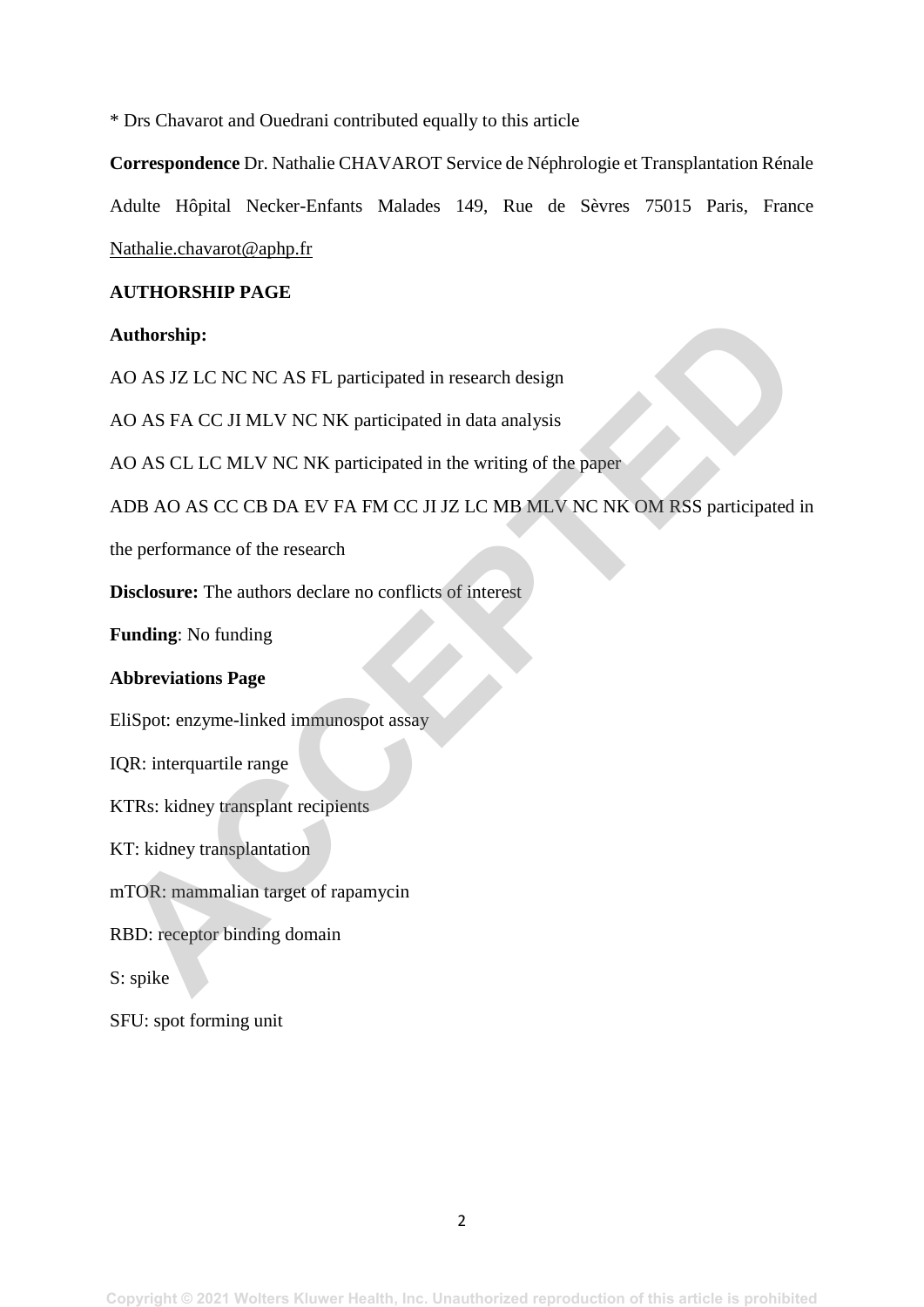Data about COVID-19 vaccine in the general population provided an excellent profile of immunogenicity strong antibody response following the second dose of mRNA-1273 or  $BNT162b2$  vaccines,<sup>1</sup> associated to a potent T-cell immune response.<sup>2</sup>

Kidney transplant recipients(KTRs) exhibit lower immunogenicity to vaccines. A recent study reported a poor immune response after the first dose of mRNA anti-SARS-CoV2 vaccine in KTRs treated with calcineurin-inhibitors.<sup>3</sup> In abatacept(CTLA4-Ig)-treated patients, vaccination against influenza/H1N1 was associated with poor antibody response.<sup>4</sup> This could be related to the inhibition of the crosstalk between B and T cells by the CTLA4, leading to impaired germinal center formation and improper antibody response.

We aimed to assess the humoral and T-cell postvaccinal responses in 101 belatacept-treated KTRs including 54 (53.5%) at Necker Hospital (Paris, France) and 47 (46.5%) at Rangueil Hospital (Toulouse, France).

We included 101 patients (68 men(67.3%), median age:64 years[53-73] treated with belatacept. Median time between KT and vaccination was 59 months, [29-104]. Belatacept was associated to mycophenolic acid(n=79, 78.2%), mammalian target of rapamycin (mTOR) inhibitors(n=12, 11.9%), tacrolimus(n=8, 7.9%), azathioprine(n=2, 2.0%), and steroids(n=97, 96.0%). No patient had a history of COVID-19 infection. in KTRs treated with calcineurin-inhibitors.<sup>3</sup> In abatacept(CTLA4-1g)-treated patient<br>vaccination against influenza/HIN1 was associated with poor antibody response.<sup>4</sup> This cours<br>be related to the inhibition of the crosst

Two injections of 30-μg doses of BNT162b2 mRNA COVID-19 Vaccine(Pfizer-BioNTech) were administered intramuscularly 28 days apart. Vaccine and belatacept injections were performed the same day in Necker's patients and 15 days apart in Toulouse's patients. Antispike antibodies were assessed 28 and 60 days after the first vaccine dose using SARS-CoV-2 IgG II Quant antibody test (Abbott) in Necker and serum total SARS-CoV-2 antibodies ELISA kit (Beijing Wantai Biological Pharmacy Ent Co.,Ltd,China) in Toulouse according to the manufacturer's instructions. Both tests display a high specificity (>99%) and sensitivity (respectively 97% and 90% for WANTAI and Abbott tests).<sup>5</sup>

3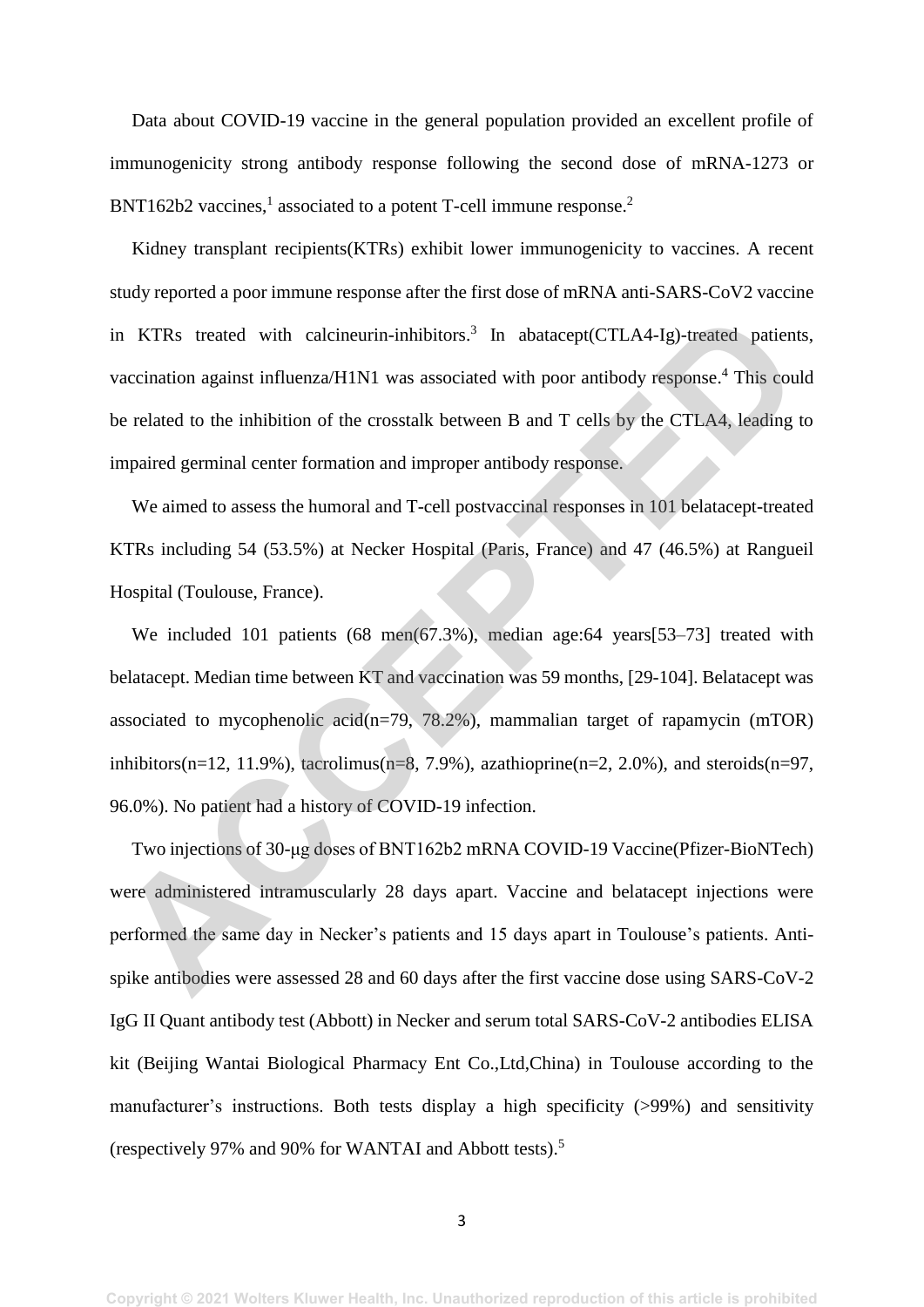To analyze T cell responses, enzyme-linked immunospot assay (EliSpot) measuring interferon-γ produced by specific SARS-CoV-2 T-cells were performed, at days 28 and 60. Freshly isolated peripheral blood mononuclear cells were stimulated using individual 15-mers 11-aa overlapping peptide pools derived from a peptide scan through SARS-CoV-2 Spike glycoprotein (S1, S2) (JPT-Peptide-Technologies). Results were expressed as spot forming unit(SFU)/ $10^6$  CD3+ T-cell. A positive response was defined by a S1 reactivity>20 spots.

Twenty-eight days after the first injection, 2/101 patients(2.0%) developed anti-spike antibodies. Among the 35/101 patients(34.7%) with serology testing 1 month after the second dose, 2 patients(5.7%) developed anti-spike antibodies (Figure 1A). The timing between vaccination and belatacept injection didn't impact the seroconversion rate.

A specific T-cell response for the SARS-CoV-2 S1 pool of peptides was observed in 2/40 patients(5.0%) on day 28, and in 7/23 patients(30.4%) 1 month after the second injection (Figure 1B).

This is the first study assessing humoral and T-cell vaccinal responses to mRNA anti-SARS-CoV2 vaccine in KTRs treated with belatacept. Seroconversion occurred in very few patients, and T-cell response in less than one-third of patients.

The seroconversion rate at day 28 (2%) was lower than the one recently reported in a cohort of KTRs given calcineurin-inhibitors  $(17\%)$ .<sup>3</sup> Hence, while waiting for new strategies to improve the immunogenicity of anti-SARS-CoV2 vaccine, such as the use of higher antigen doses or a third booster dose, or to test the efficacy of other approved vaccines, KTRs, especially those receiving belatacept should maintain enhanced barrier measures. Vaccination of household members could also confer an indirect protection to KTRs. unit(SFU)/10<sup>6</sup> CD3+ T-cell. A positive response was defined by a S1 reactivity>20 spots.<br>
Twenty-eight days after the first injection, 2/101 patients(2.0%) developed anti-spike<br>
Artibulations. Among the 35/101 patients(34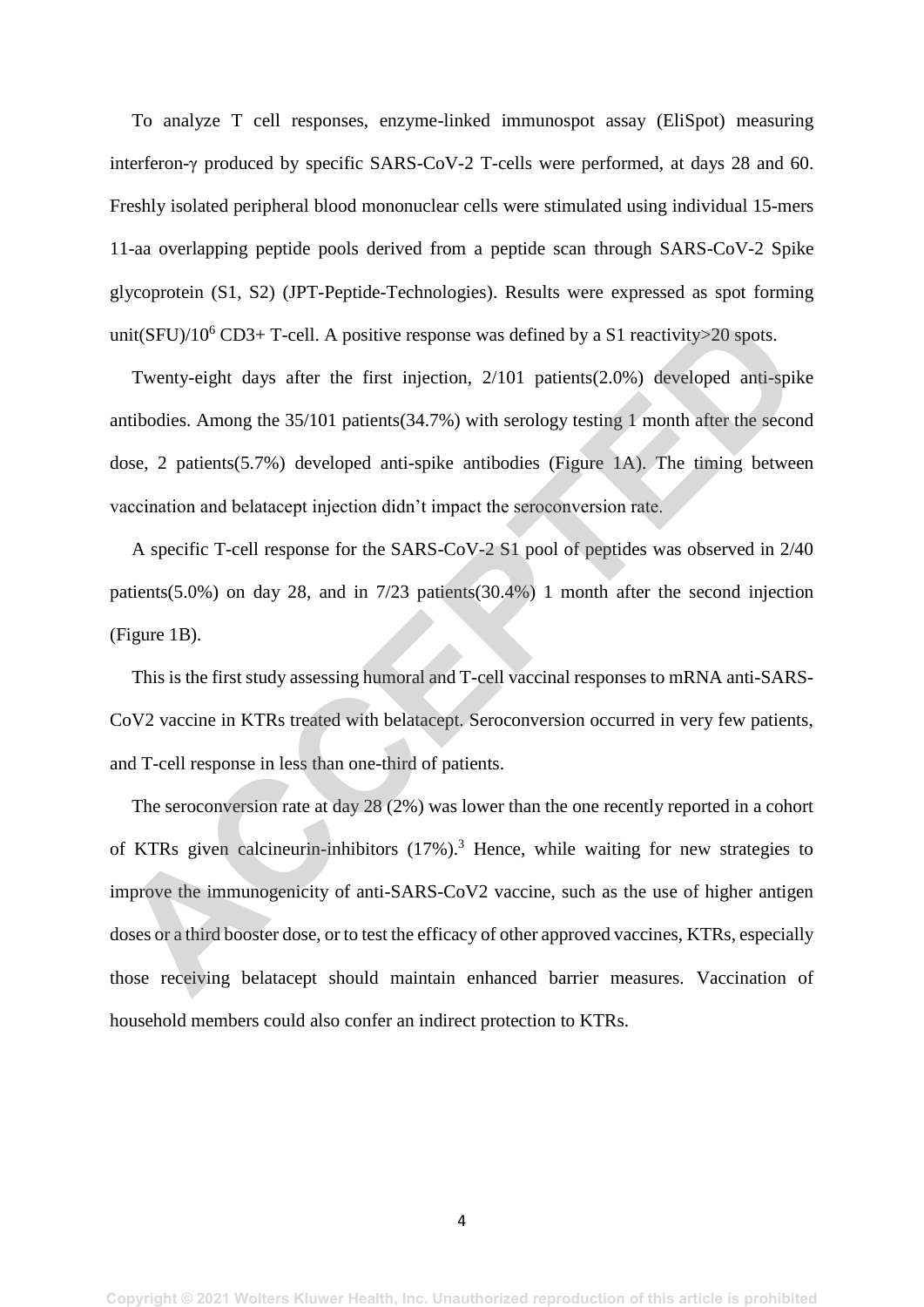## **References**

- 1. Walsh EE, Frenck RW, Falsey AR, et al. Safety and immunogenicity of two RNA-Based COVID-19 vaccine candidates. *N Engl J Med*. 2020;383(25):2439–2450. doi:10.1056/NEJMoa2027906
- 2. Sahin U, Muik A, Vogler I, et al. BNT162b2 Induces SARS-CoV-2-neutralising antibodies and T cells in humans [published online ahead of print December 11, 2020]. *medRxiv*. doi:10.1101/2020.12.09.20245175
- 3. Boyarsky BJ, Werbel WA, Avery RK, et al. Immunogenicity of a single dose of SARS-CoV-2 messenger RNA vaccine in solid organ transplant recipients [published online ahead of print]. *JAMA*. doi:10.1001/jama.2021.4385
- 4. Ribeiro AC, Laurindo IM, Guedes LK, et al. Abatacept and reduced immune response to pandemic 2009 influenza A/H1N1 vaccination in patients with rheumatoid arthritis. *Arthritis Care Res*. 2013;65(3):476–480. doi:10.1002/acr.21838
- 5. Harritshøj LH, Gybel-Brask M, Afzal S, et al. Comparison of sixteen serological SARS-CoV-2 immunoassays in sixteen clinical laboratories [published online ahead of print February 11, 2021]. *J Clin Microbiol*. doi:10.1128/JCM.02596-20. antibodies and T cells in humans [published online ahead of print December 11, 2020].<br> *medRxiv.* doi:10.1101/2020.12.09.20245175<br> **B.** Boyarsky BJ, Werbel WA, Avery RK, et al. Immunogenicity of a single dose of SARS-CoV-2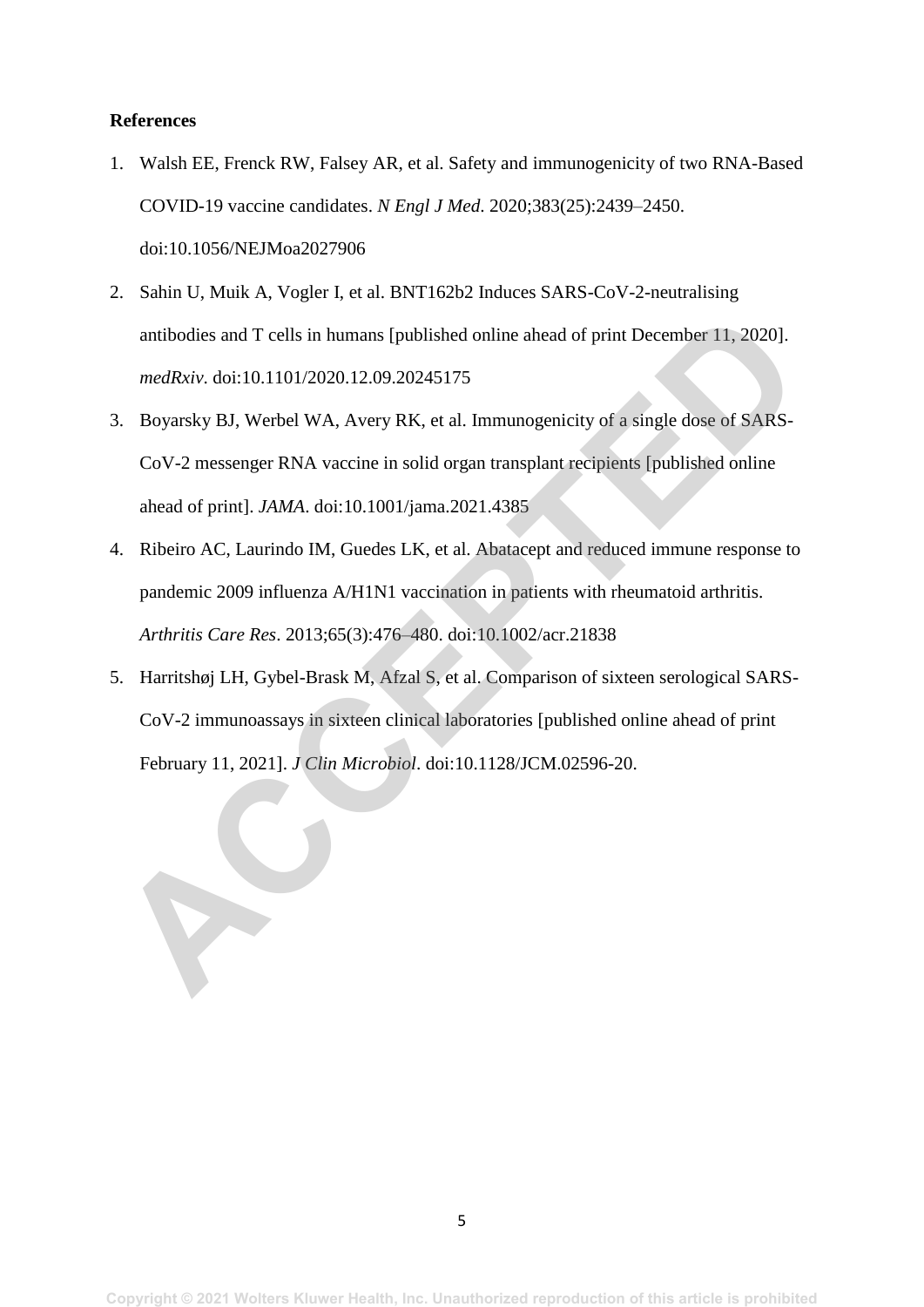**Figure 1.** Humoral and T-cell responses following anti-SARS-CoV2 mRNA vaccine in KTRs treated with belatacept. (A). Anti SARS-CoV-2 IgG on days 0, 28 and 60 after vaccine injection. 2.0% of patients had a positive IgG response on Day 28 and 5.7% on Day 60 after vaccine injection. (B). Specific anti-spike T-cell response occurred in 2/40 (5%) patients on Day 28 and in 7/23 (30.4%) patients on Day 60. (S: spike protein, SFU: spot forming unit)

**ACCEPTED**